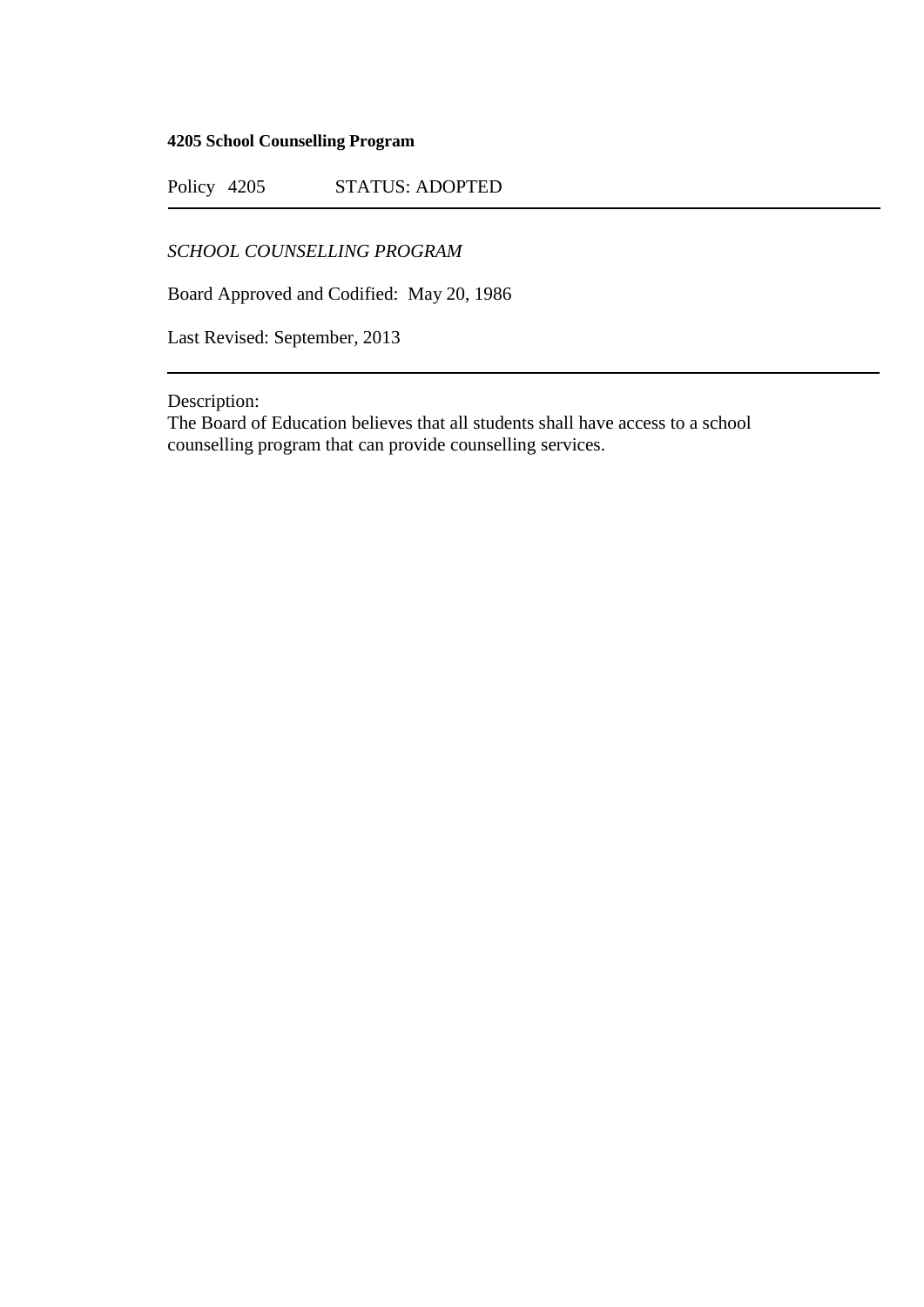## *SCHOOL COUNSELLING PROGRAM*

Board Approved and Codified: May 20, 1986

Last Revised: June 19, 2013

## Description:

In School District # 59, the role of the school counsellor shall be to facilitate the educational, personal (social, emotional, behavioural), (and in the case of secondary counsellors, career) development of students in school and in the community. The focus of school counselling is to develop the student's capacity, assist with the development of a school culture that enables acceptance and respect, and supports students toward positive growth. School counsellors are charged to provide a continuum of preventative, developmental, remedial, and intervention services and programs and facilitate referrals to community services on behalf of students (in cooperation with families). School counselling functions include, individual, group and class support that provide intervention, crisis management, grief and loss, prevention and educational services.

A. The Secondary School Counselling program shall include the components listed below as they apply to meet the needs of the specific school's population:

- 1. Educational Counselling
- 2. Personal Counselling
- 3. Career Counselling

B. The Elementary School Counselling program shall include the components listed below as they apply to meet the needs of the specific school's population. Note: Elementary counsellors will require the consent of parents to work directly with a student(s).

Services in the Elementary Program will include:

- 1. Personal Development i.e., social, emotional supports and personal safety.
- 2. Behavioural Development i.e., proactive behaviour strategies etc.
- 3. Educational Development i.e., organization, self-determination etc.

COUNSELLORS MUST ALSO BE VIGILANT IN THEIR WORK TO IDENTIFY STUDENTS WHO ARE BECOMING ALIENATED OR DISENFRANCHISED FROM THE GENERAL POPULATION, or WHOSE BEHAVIOR HAS DEVIATED FROM THEIR NORM. WHEN IDENTIFIED THESE STUDENTS WILL BE APPROACHED AND A DETERMINATION TO SUPPORT THEIR CIRCUMSTANCE.